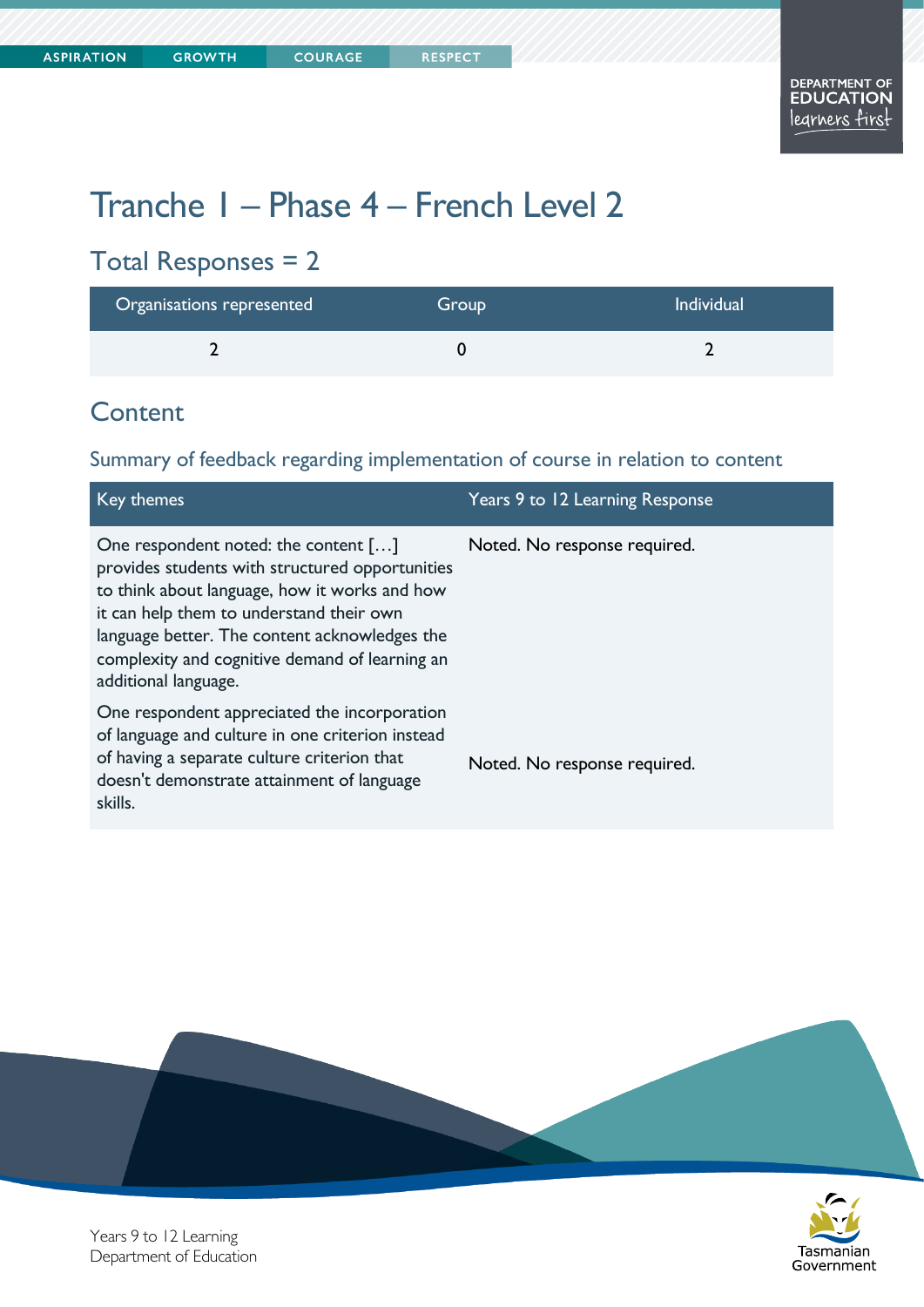## Work Requirements

#### Summary of feedback regarding implementation of course in relation to Work Requirements

| Key themes                                                                                                                                                                                                                            | Years 9 to 12 Learning Response                                                                                                                                                                                                                                                                                     |
|---------------------------------------------------------------------------------------------------------------------------------------------------------------------------------------------------------------------------------------|---------------------------------------------------------------------------------------------------------------------------------------------------------------------------------------------------------------------------------------------------------------------------------------------------------------------|
| One respondent suggested the word counts for<br>the work requirements are quite high.                                                                                                                                                 | The word counts are suggested maximum sizes,<br>not minimum requirements, so they are<br>intended to act as a goal that students can aim<br>for. The word counts gradually increase as the<br>course progresses, reflecting the increasing<br>range of vocabulary and structures that the<br>student is developing. |
|                                                                                                                                                                                                                                       | Setting an aspirational target of 150 words in<br>written French by the end of 150 hours,<br>provides a sound foundation for students to<br>then be able to write approximately 250 words<br>in more complex French by the end of the Level<br>3 course.                                                            |
| One respondent queried what some of the<br>work requirements will look like and felt that it<br>would be important for all teachers have a<br>clearly agreed understanding. This will require<br>the development of agreed exemplars. | The word counts are recommended maxima,<br>not minimum requirements and that there is no<br>element of any criterion that provides scope for<br>penalising students who produce pieces of<br>writing for internal assessment that fall well<br>short of the suggested maximum word count<br>each time.              |
| Support for the use of a folio for the summation<br>of student performance in Module 3.                                                                                                                                               | The Course implementation guide will include<br>guidance for developing work requirement tasks<br>and assisting students to build the necessary<br>skills to create appropriate responses.<br>Noted. No response required.                                                                                          |
| Teachers will need clear and graduated<br>exemplars for the new work requirements.<br>"We will especially need exemplars and PL                                                                                                       | The Course implementation guide will include<br>guidance for developing work requirement tasks<br>and strategies for helping students build their                                                                                                                                                                   |